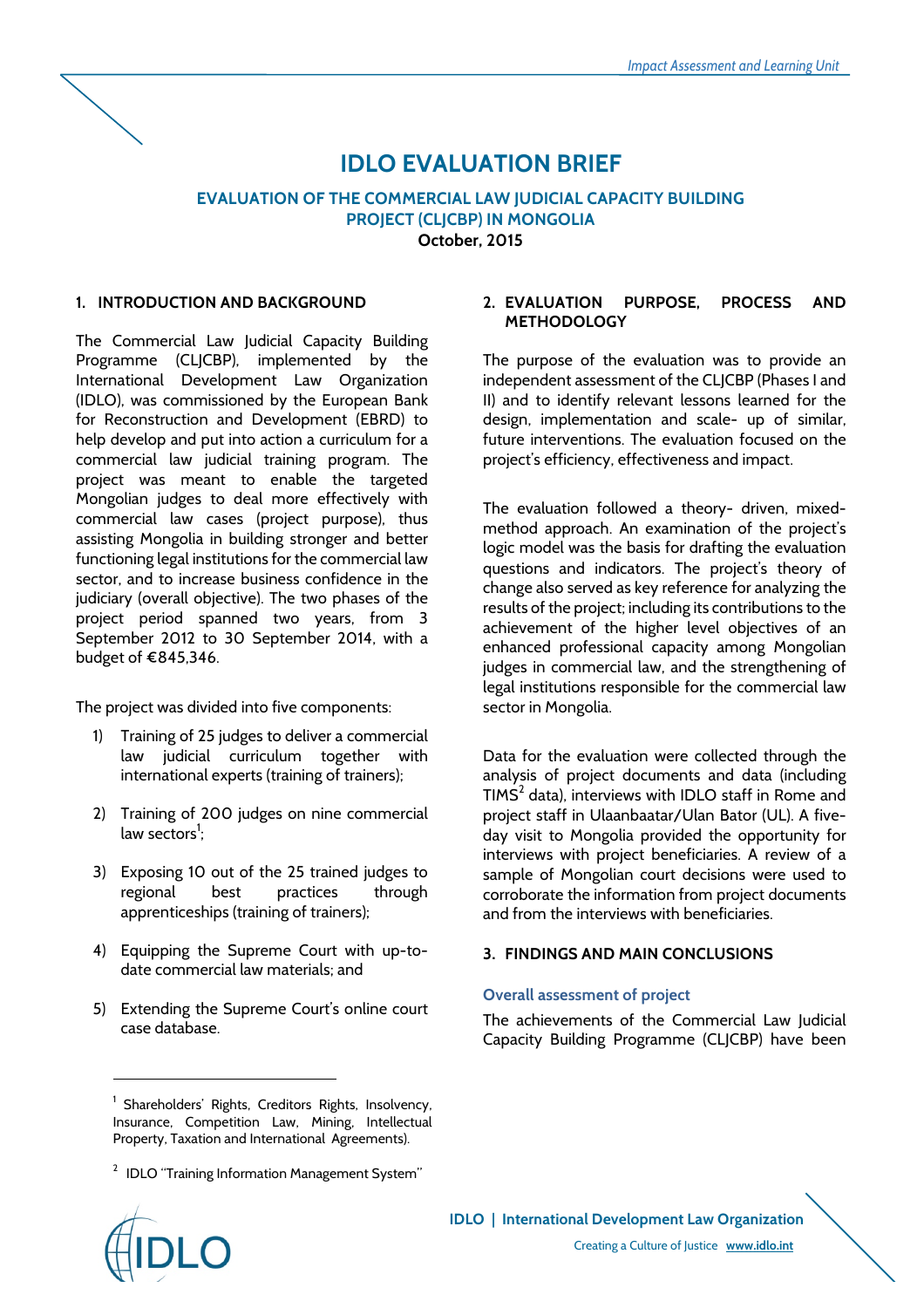considerable. In spite of the overall success of the project, the upgrading of professional capacities of judges in commercial law in Mongolia is still far from complete.

# **Effectiveness of the project**

# **Main findings**

The approach of using 25 Mongolian judges as collaborators for the development of training materials allowed the project to produce wellreceived training handbooks in the 9 sectors of commercial law (Components 1 and 3). As foreseen in the design of the project, these handbooks and the 25 trained judges proved to be valuable assets in the delivery of trainings to the larger group of Mongolian judges (Component 2).

By-and-large, the 200 judges trained under this second component of the project were able to utilize the information conveyed in the workshops, to improve their handling of commercial cases and to improve the quality of their decisions in the nine commercial law sectors. The trained judges used terminology from the trainings in their judicial decisions, and adopted other practices taught in the workshops, such as the referencing of prior cases and the citing of relevant legislation. However, knowledge gains varied among the judges, largely due to differences in their levels of experience and knowledge of the subject matter going into the training.

The project team used a set of quality control measures to maximize project results. This included quality assurance throughout the development of the nine sector handbooks and the application of criteria for selecting the judges for the training of trainers (Components 1 and 3).

#### **Main conclusions (effectiveness)**

Use of Project Cycle Management (PCM) tools during project implementation: Although a Logic Framework Matrix (LFM) had been internally developed for the project and had been adopted by IDLO, the matrix was not used during the implementation of the intervention. This prevented the project staff from validating the project's objectively verifiable indicators (OVIs) and from updating the indicators as needed to track results achievement. The indicators used were largely numerical and the sources of

<sup>3</sup> According to the Gender Equality Policy Marker of the OECD. There are 3 markers: G-0: When gender equality is not information (SOVs) did not use objective / independent data.

Mainstreaming of gender in project design and implementation: Gender was neither a factor in the selection of participants for the trainings or in the assessment of the project's effects on the commercial interests of third party stakeholders (i.e., court users), nor in any other aspects of the project's approach and implementation. In line with the gender assessment criteria of the Organization for Economic Cooperation and Development (OECD), the project therefore must be classified as gender neutral ("G- $O'$ <sup>3</sup>.

Unclear added value of providing commercial law materials to Supreme Court: The design of the project had not clearly articulated how providing commercial law materials to the Mongolian Supreme Court was expected to help Mongolian judges in the Mongolian justice system at large to deal more effectively with their commercial law cases. While this component had been specifically requested by the Supreme Court, it was not sufficiently linked to the other 4 components of the intervention to warrants its inclusion in the project.

# **Efficiency of project implementation**

# **Main findings**

The project achieved a high level of efficiency and return on investment throughout its execution, owed in large part to EBRD's prior experience with the approach of this project and IDLO's expertise in capacity building. This allowed the project to apply lessons learnt in earlier, similar projects, such as a commercial law capacity building project in Kyrgyzstan. Moreover, IDLO's wide professional network in the justice field made it possible for the project to competitively recruit experienced international experts that were able to comprehensively cover the nine law sectors and ensure the training of the targeted number of judges.

In the absence of any personnel turnover over the life of the project, the local project implementation unit (PIU) in Ulaanbaatar was able to run efficiently and to implement the intervention without significant budget overruns. IDLO's administrative system, procedures and reporting allowed for the transparent accounting of project expenditures.



 $\overline{a}$ 

targeted; G- 1: When gender equality is a significant objective; and G-2: When gender equality is a principle objective.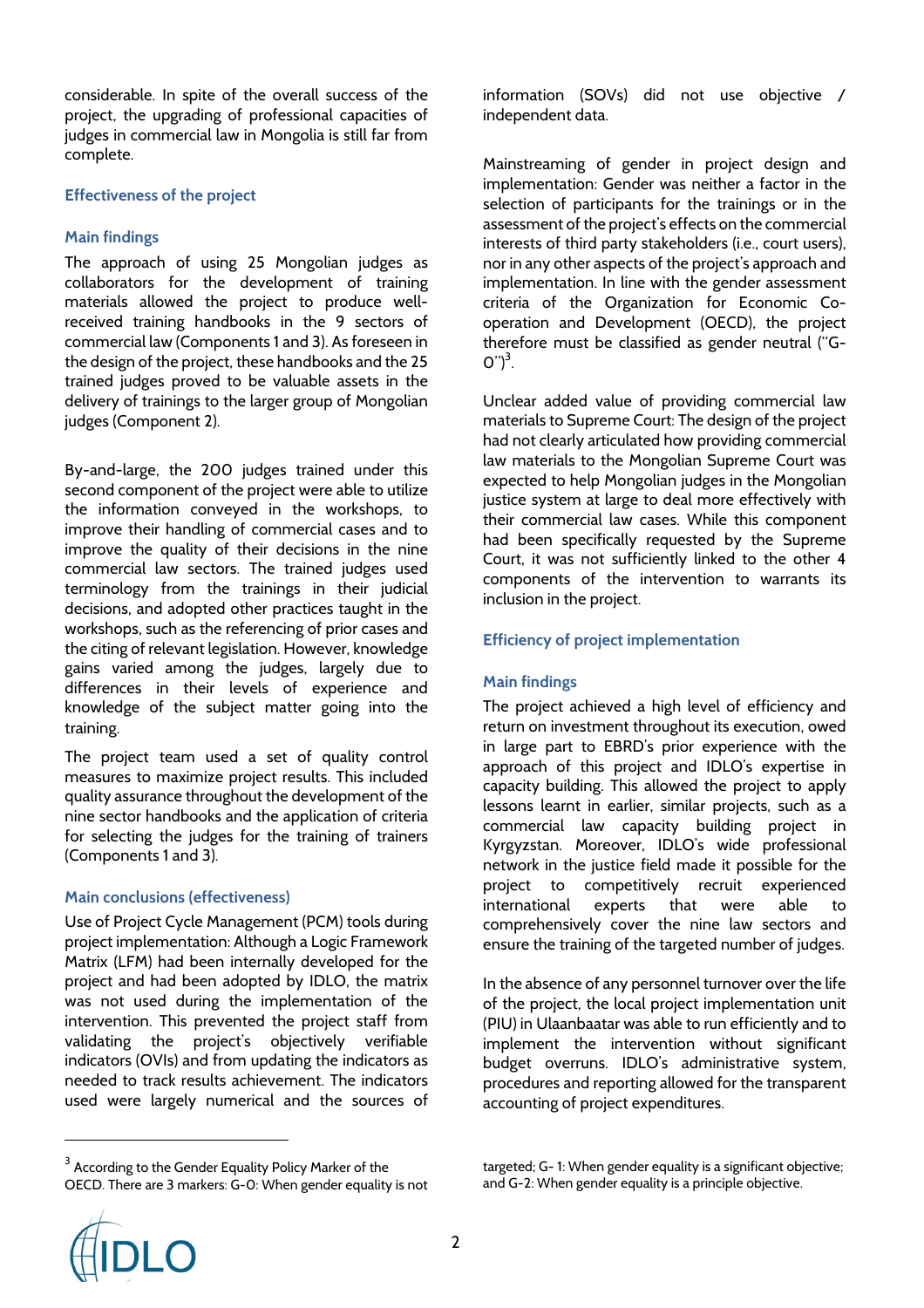#### **Main conclusions (efficiency)**

Requests for follow-up trainings: Providing Mongolian judges with an introduction to the fundamentals of commercial law in the nine sectors helped to improve their professional performance, but also raised the awareness of the trainees of the information they were still lacking. Trainees therefore accompanied their overwhelmingly positive feedback on the courses with calls for additional training.

Results-potential of training handbooks to be maximized: The handbooks for the nine commercial law sectors the project helped to develop played a key role in the training of judges, and the success of the project ensure a common minimum standard with regard to their professional skills and knowledge. Although the handbooks are held in high regard by the targeted judges, the books had not been widely disseminated by the end of the project. Only few of their potential users were effectively able to access and use them in their daily work.

Delays in providing and upgrading Supreme Court assets limited their added value: Both the provision of commercial law materials to the Supreme Court (Component 4) and the expansion of the Court's online court case database (Component 5) were delayed significantly and were only concluded after the formal end of the project. Despite these initiatives were small in terms of financial resources, this reduced the contribution of these components to the success of the overall project.

#### **Prospects for project impact**

#### **Main findings**

The knowledge gains and the improved ability of the trained judges to deal with commercial cases will likely provide an important contribution to strengthen the capacity of Mongolian courts in commercial law. This can also help to improve the business environment in the country. While the changes brought about by the project are modest when contrasted with the capacity building needs of the judicial system overall, it is nonetheless likely that the improved performance of judges in commercial law cases will be noticeable in the months to come. By contributing towards the overall objective, the project has helped steer the country further towards a culture of justice.

#### **4. RECOMMENDATIONS**

Bearing in mind budgetary and time constraints, the EBRD should consider continuing its support of commercial law capacity building. If this support is continued, it should largely use the proven overall approach of the present project, while considering certain adjustments to its design and implementation, as explained below.

#### **Consider viability of partner suggestions for continued training support**

If the decision is made to support a follow-on intervention to the current project, the EBRD should take into consideration the various suggestions from project stakeholders for adapting the approach of the intervention. This includes providing targeted, more in-depth support in selected sectors; reducing the number of training hours for each day, but extending the overall duration of the training; and moving the training to the end of the summer holiday. Officially considering input is likely to improve ownership and relations with the local partners, even if not all of the suggestions are ultimately taken onboard.

### **Intensify the use of the Project Cycle Management (PCM) methodology.**

Project staff in UB and in Rome should increase their knowledge of the PCM approach and its use in project management. Similarly, staff should intensify their use of the Logical Framework Matrix (LFM) to facilitate the development of OVIs and monitoring tools for use in reporting, project supervision and for ensuring the alignment of project activities and outputs with the project purpose and its overall objectives. Additionally, the use of PCM and the logical framework matrix could help to increase the consistency of the terminology used by the project.

# **Develop additional monitoring and evaluation tools to measure training impact.**

A possible follow-on project should develop and use additional M&E tools linked to more objective sources of verification (SOV) to measure knowledge gains among beneficiaries. Possibilities could include openended tests administered to samples of the trained judges that can help to identify challenges in relation to the trainings in time for subsequent corrective measures. The resulting gains in project performance will likely more than make up for these investments.